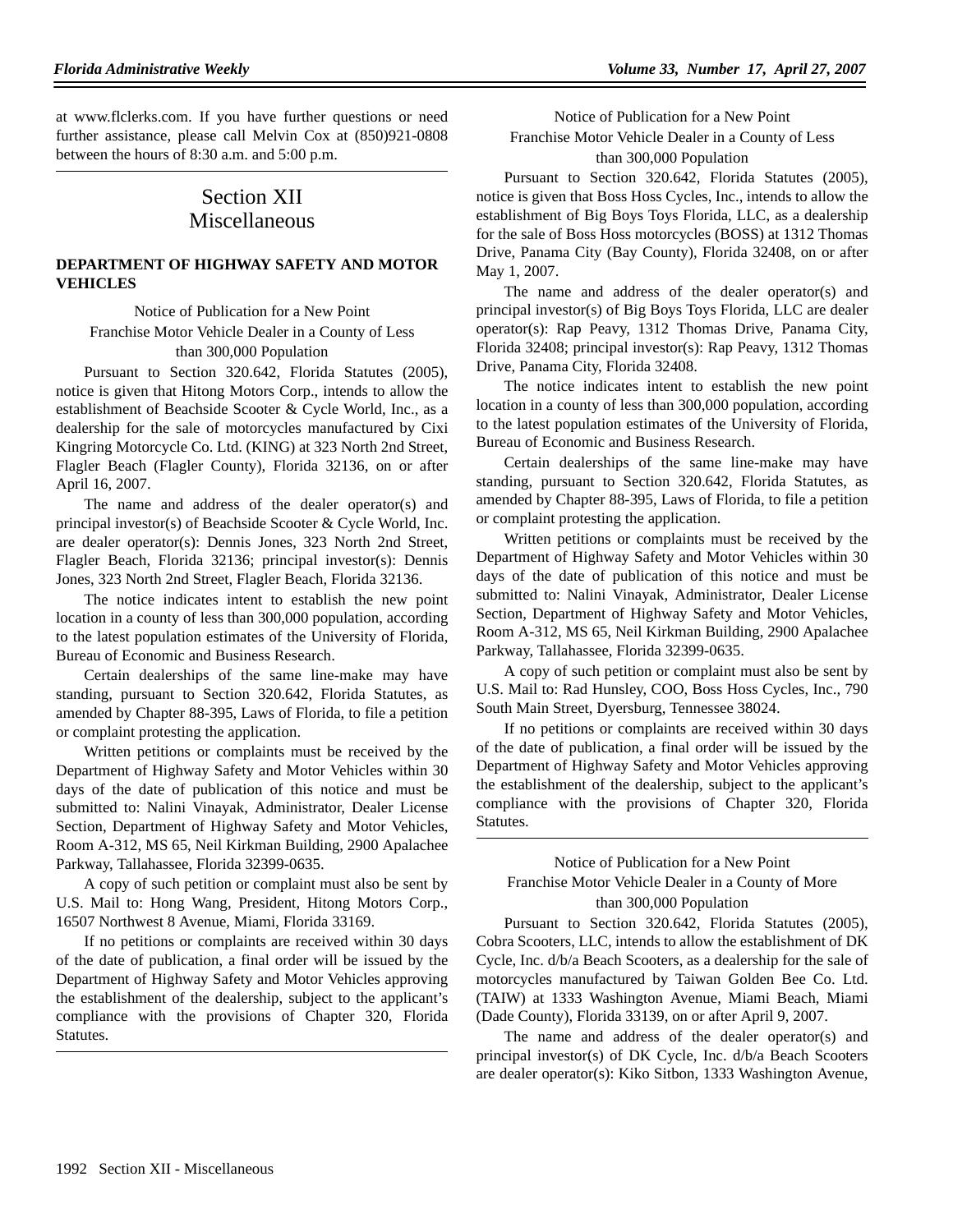Miami Beach, Florida 33139; principal investor(s): Kiko Sitbon, 1333 Washington Avenue, Miami Beach, Miami, Florida 33139.

The notice indicates intent to establish the new point location in a county of more than 300,000 population, according to the latest population estimates of the University of Florida, Bureau of Economic and Business Research.

Certain dealerships of the same line-make may have standing, pursuant to Section 320.642, Florida Statutes, to file a petition or complaint protesting the application.

Written petitions or complaints must be received by the Department of Highway Safety and Motor Vehicles within 30 days of the date of publication of this notice and must be submitted to: Nalini Vinayak, Administrator, Dealer License Section, Department of Highway Safety and Motor Vehicles, Room A-312, MS 65, Neil Kirkman Building, 2900 Apalachee Parkway, Tallahassee, Florida 32399-0635.

A copy of such petition or complaint must also be sent by U.S. Mail to: Robert P. Bates, Vice President of Operations, Cobra Scooters, LLC, 3939 Royal Drive Northwest, Suite 139, Kennesaw, Georgia 30144.

If no petitions or complaints are received within 30 days of the date of publication, a final order will be issued by the Department of Highway Safety and Motor Vehicles approving the establishment of the dealership, subject to the applicant's compliance with the provisions of Chapter 320, Florida Statutes.

# Notice of Publication for a New Point Franchise Motor Vehicle Dealer in a County of Less than 300,000 Population

Pursuant to Section 320.642, Florida Statutes (2005), notice is given that Goldenvale, Inc., intends to allow the establishment of D.P. & Company, as a dealership for the sale of Roketa motorcycles (RKTA) at 7743 State Road 471, Bushnell (Sumter County), Florida 33513, on or after April 9, 2007.

The name and address of the dealer operator(s) and principal investor(s) of D.P. & Company are dealer operator(s): Dave Eddy, 7743 State Road 471, Bushnell, Florida 33513; principal investor(s): Dave Eddy, 7743 State Road 471, Bushnell, Florida 33513.

The notice indicates intent to establish the new point location in a county of less than 300,000 population, according to the latest population estimates of the University of Florida, Bureau of Economic and Business Research.

Certain dealerships of the same line-make may have standing, pursuant to Section 320.642, Florida Statutes, as amended by Chapter 88-395, Laws of Florida, to file a petition or complaint protesting the application.

Written petitions or complaints must be received by the Department of Highway Safety and Motor Vehicles within 30 days of the date of publication of this notice and must be

submitted to: Nalini Vinayak, Administrator, Dealer License Section, Department of Highway Safety and Motor Vehicles, Room A-312, MS 65, Neil Kirkman Building, 2900 Apalachee Parkway, Tallahassee, Florida 32399-0635.

A copy of such petition or complaint must also be sent by U.S. Mail to: Julia Law, Account Executive, Goldenvale, Inc., 2041 South Turner Avenue, Ontario, California 91761.

If no petitions or complaints are received within 30 days of the date of publication, a final order will be issued by the Department of Highway Safety and Motor Vehicles approving the establishment of the dealership, subject to the applicant's compliance with the provisions of Chapter 320, Florida Statutes.

# Notice of Publication for a New Point Franchise Motor Vehicle Dealer in a County of More than 300,000 Population

Pursuant to Section 320.642, Florida Statutes (2005), Goldenvale, Inc., intends to allow the establishment of Discount Scooter, Inc., as a dealership for the sale of Roketa motorcycles (RKTA) at 5908 North Armenia Avenue, Tampa (Hillsborough County), Florida 33603-1002, on or after March 28, 2007.

The name and address of the dealer operator(s) and principal investor(s) of Discount Scooter, Inc. are dealer operator(s): Brooke S. Gentile, 5908 North Armenia Avenue, Tampa, Florida 33603; principal investor(s): Brooke S. Gentile, 5908 North Armenia Avenue, Tampa, Florida 33603.

The notice indicates intent to establish the new point location in a county of more than 300,000 population, according to the latest population estimates of the University of Florida, Bureau of Economic and Business Research.

Certain dealerships of the same line-make may have standing, pursuant to Section 320.642, Florida Statutes, to file a petition or complaint protesting the application.

Written petitions or complaints must be received by the Department of Highway Safety and Motor Vehicles within 30 days of the date of publication of this notice and must be submitted to: Nalini Vinayak, Administrator, Dealer License Section, Department of Highway Safety and Motor Vehicles, Room A-312, MS 65, Neil Kirkman Building, 2900 Apalachee Parkway, Tallahassee, Florida 32399-0635.

A copy of such petition or complaint must also be sent by U.S. Mail to: Lily Wong, Account Executive, Goldenvale, Inc., 2041 South Turner Avenue, Ontario, California 91761.

If no petitions or complaints are received within 30 days of the date of publication, a final order will be issued by the Department of Highway Safety and Motor Vehicles approving the establishment of the dealership, subject to the applicant's compliance with the provisions of Chapter 320, Florida Statutes.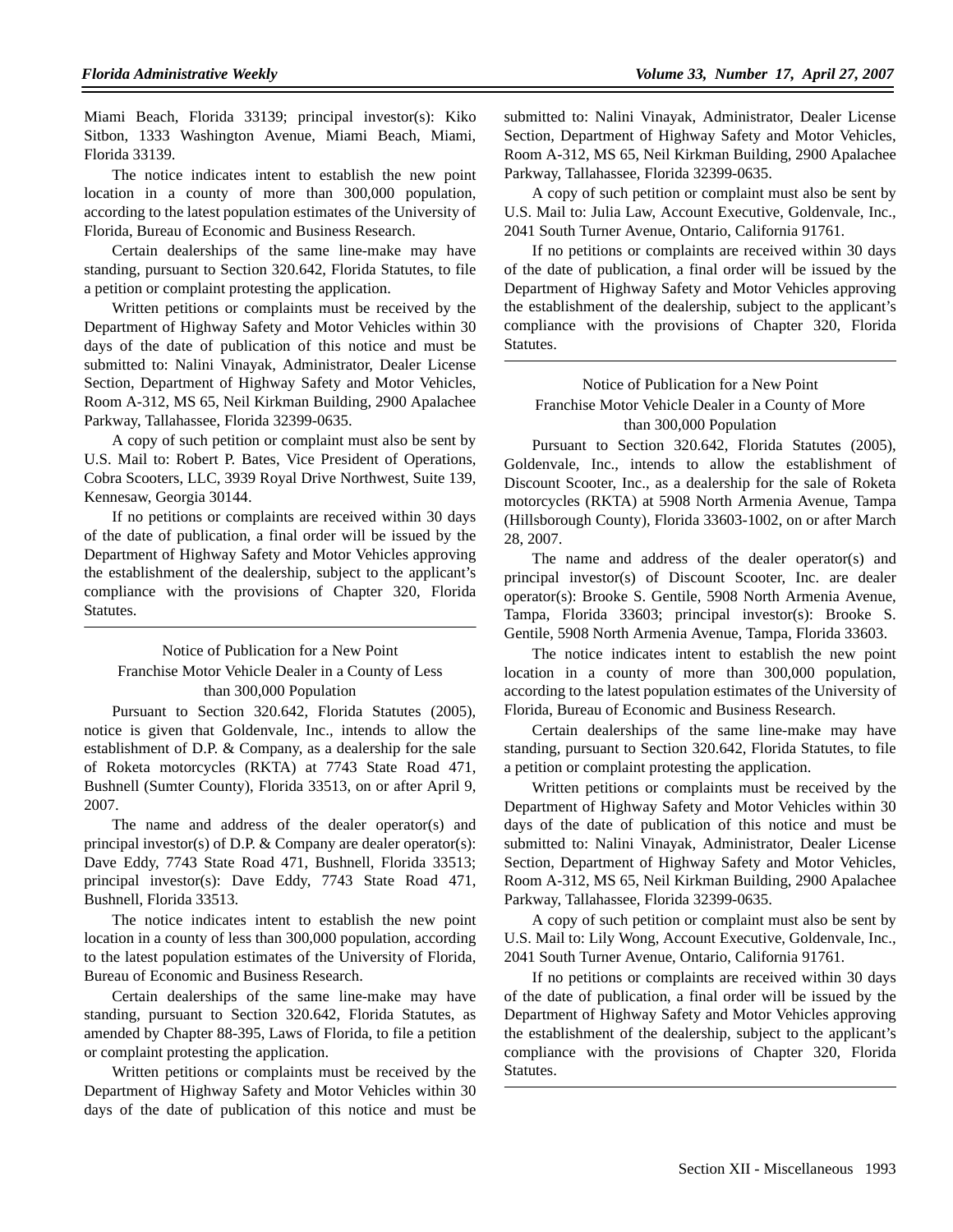Notice of Publication for a New Point Franchise Motor Vehicle Dealer in a County of More than 300,000 Population

Pursuant to Section 320.642, Florida Statutes (2005), Piaggio Group Americas, Inc., intends to allow the establishment of Douglas Power Sports of Sarasota, Inc., as a dealership for the sale of Moto Guzzi motorcycles (MOGU) at 6501 North Washington Boulevard, Sarasota (Sarasota County), Florida 34243, on or after April 10, 2007.

The name and address of the dealer operator(s) and principal investor(s) of Douglas Power Sports of Sarasota, Inc. are dealer operator(s): Greg Douglas, 6051 North Washington Boulevard, Sarasota, Florida 34243; principal investor(s): Greg Douglas, 6051 North Washington Boulevard, Sarasota, Florida 34243.

The notice indicates intent to establish the new point location in a county of more than 300,000 population, according to the latest population estimates of the University of Florida, Bureau of Economic and Business Research.

Certain dealerships of the same line-make may have standing, pursuant to Section 320.642, Florida Statutes, to file a petition or complaint protesting the application.

Written petitions or complaints must be received by the Department of Highway Safety and Motor Vehicles within 30 days of the date of publication of this notice and must be submitted to: Nalini Vinayak, Administrator, Dealer License Section, Department of Highway Safety and Motor Vehicles, Room A-312, MS 65, Neil Kirkman Building, 2900 Apalachee Parkway, Tallahassee, Florida 32399-0635.

A copy of such petition or complaint must also be sent by U.S. Mail to: Angellina Fraser-Lubin, Piaggio Group Americas, Inc., 140 East 45th Street, 17th Floor, New York, New York 10017.

If no petitions or complaints are received within 30 days of the date of publication, a final order will be issued by the Department of Highway Safety and Motor Vehicles approving the establishment of the dealership, subject to the applicant's compliance with the provisions of Chapter 320, Florida Statutes.

# Notice of Publication for a New Point Franchise Motor Vehicle Dealer in a County of More than 300,000 Population

Pursuant to Section 320.642, Florida Statutes (2005), Goldenvale, Inc., intends to allow the establishment of Joel Ilesanmi African Art, Inc. d/b/a Sanmi Auto Express, as a dealership for the sale of Roketa motorcycles (RKTA) at 8612-A North 40th Street, Tampa (Hillsborough County), Florida 33604, on or after April 1, 2007.

The name and address of the dealer operator(s) and principal investor(s) of Joel Ilesanmi African Art, Inc. d/b/a Sanmi Auto Express are dealer operator(s): Joel Ilesanmi,

8612-A North 40th Street, Tampa, Florida 33604; principal investor(s): Joel Ilesanmi, 8612-A North 40th Street, Tampa, Florida 33604.

The notice indicates intent to establish the new point location in a county of more than 300,000 population, according to the latest population estimates of the University of Florida, Bureau of Economic and Business Research.

Certain dealerships of the same line-make may have standing, pursuant to Section 320.642, Florida Statutes, to file a petition or complaint protesting the application.

Written petitions or complaints must be received by the Department of Highway Safety and Motor Vehicles within 30 days of the date of publication of this notice and must be submitted to: Nalini Vinayak, Administrator, Dealer License Section, Department of Highway Safety and Motor Vehicles, Room A-312, MS 65, Neil Kirkman Building, 2900 Apalachee Parkway, Tallahassee, Florida 32399-0635.

A copy of such petition or complaint must also be sent by U.S. Mail to: John Shi, Account Executive, Goldenvale, Inc., 2041 South Turner Avenue, Ontario, California 91761.

If no petitions or complaints are received within 30 days of the date of publication, a final order will be issued by the Department of Highway Safety and Motor Vehicles approving the establishment of the dealership, subject to the applicant's compliance with the provisions of Chapter 320, Florida Statutes.

Notice of Publication for a New Point Franchise Motor Vehicle Dealer in a County of More than 300,000 Population

Pursuant to Section 320.642, Florida Statutes (2005), Goldenvale, Inc., intends to allow the establishment of Nordan Enterprizes, LLC, as a dealership for the sale of Roketa motorcycles (RKTA) at 11461 South Orange Blossom Trail, Suite #3, Orlando (Orange County), Florida 32837, on or after April 16, 2007.

The name and address of the dealer operator(s) and principal investor(s) of Nordan Enterprizes, LLC are dealer operator(s): Daniel Apointe, 14005 Abaco Isle Drive, Orlando, Florida 32824; principal investor(s): Daniel Apointe, 14005 Abaco Isle Drive, Orlando, Florida 32824.

The notice indicates intent to establish the new point location in a county of more than 300,000 population, according to the latest population estimates of the University of Florida, Bureau of Economic and Business Research.

Certain dealerships of the same line-make may have standing, pursuant to Section 320.642, Florida Statutes, to file a petition or complaint protesting the application.

Written petitions or complaints must be received by the Department of Highway Safety and Motor Vehicles within 30 days of the date of publication of this notice and must be submitted to: Nalini Vinayak, Administrator, Dealer License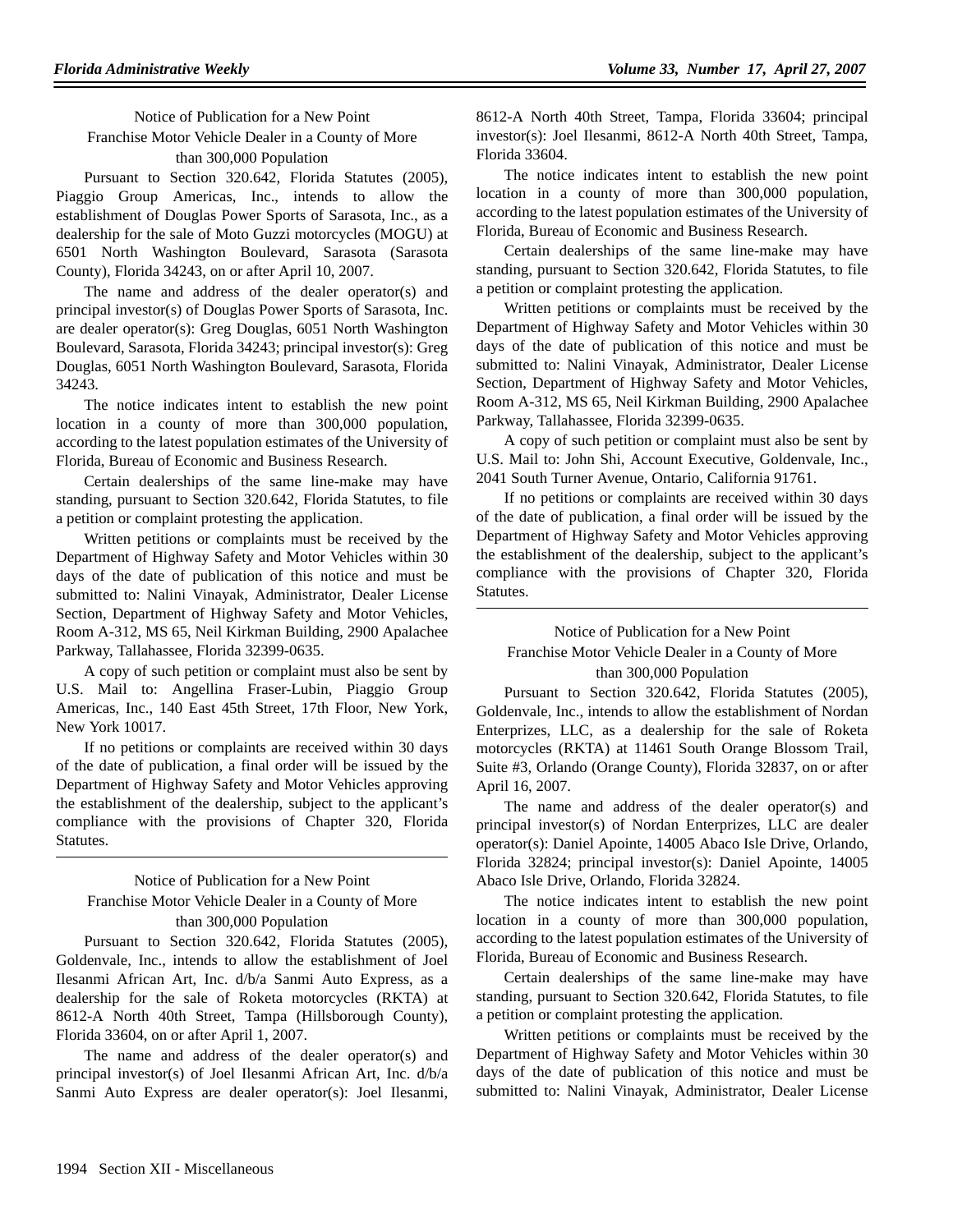Section, Department of Highway Safety and Motor Vehicles, Room A-312, MS 65, Neil Kirkman Building, 2900 Apalachee Parkway, Tallahassee, Florida 32399-0635.

A copy of such petition or complaint must also be sent by U.S. Mail to: Wayne McWilliams, Account Executive, Goldenvale, Inc., 2041 South Turner Avenue, Ontario, California 91761.

If no petitions or complaints are received within 30 days of the date of publication, a final order will be issued by the Department of Highway Safety and Motor Vehicles approving the establishment of the dealership, subject to the applicant's compliance with the provisions of Chapter 320, Florida Statutes.

Notice of Publication for a New Point Franchise Motor Vehicle Dealer in a County of More than 300,000 Population

Pursuant to Section 320.642, Florida Statutes (2005), Goldenvale, Inc., intends to allow the establishment of Xtreme Vision Powersports, LLC, as a dealership for the sale of Roketa motorcycles (RKTA) at 37732 Martin Luther Kings Boulevard, Dade City (Pasco County), Florida 33523, on or after April 1, 2007.

The name and address of the dealer operator(s) and principal investor(s) of Xtreme Vision Powersports, LLC are dealer operator(s): Sean Arnett, 37732 Martin Luther Kings Boulevard, Dade City, Florida 33523; principal investor(s): Sean Arnett, 37732 Martin Luther Kings Boulevard, Dade City, Florida 33523.

The notice indicates intent to establish the new point location in a county of more than 300,000 population, according to the latest population estimates of the University of Florida, Bureau of Economic and Business Research.

Certain dealerships of the same line-make may have standing, pursuant to Section 320.642, Florida Statutes, to file a petition or complaint protesting the application.

Written petitions or complaints must be received by the Department of Highway Safety and Motor Vehicles within 30 days of the date of publication of this notice and must be submitted to: Nalini Vinayak, Administrator, Dealer License Section, Department of Highway Safety and Motor Vehicles, Room A-312, MS 65, Neil Kirkman Building, 2900 Apalachee Parkway, Tallahassee, Florida 32399-0635.

A copy of such petition or complaint must also be sent by U.S. Mail to: John Shi, Account Executive, Goldenvale, Inc., 2041 South Turner Avenue, Ontario, California 91761.

If no petitions or complaints are received within 30 days of the date of publication, a final order will be issued by the Department of Highway Safety and Motor Vehicles approving

the establishment of the dealership, subject to the applicant's compliance with the provisions of Chapter 320, Florida Statutes.

# **BOARD OF TRUSTEES OF THE INTERNAL IMPROVEMENT TRUST FUND**

Notices for the Board of Trustees of the Internal Improvement Trust Fund between December 28, 2001 and June 30, 2006, go to http://www.dep.state.fl.us/ under the link or button titled "Official Notices."

# **DEPARTMENT OF BUSINESS AND PROFESSIONAL REGULATION**

NOTICE IS HEREBY GIVEN that the Division of Pari-Mutuel Wagering, Department of Business and Professional Regulation, filed a Final Order Approving Relocation of Permit on March 21, 2007. The Final Order was in response to the Petition for Relocation of Pari-Mutuel Permit Pursuant to Section 550.0555, Florida Statutes, filed on December 8, 2006, by Daytona Beach Kennel Club, Inc., Petitioner, in DBPR Case No. 2007006866. The Final Order approves Daytona Beach Kennel Club, Inc.'s application to relocate its permit from its current facility at 2201 West International Speedway Boulevard, Daytona Beach, to a new facility to be constructed at 960 South Williamson Boulevard, Daytona Beach, FL.

A copy of the Final Order Approving Relocation of Permit may be obtained by writing to: Agency Clerk, Department of Business and Professional Regulation, 1940 North Monroe Street, Tallahassee, Florida 32399-2202.

#### **DEPARTMENT OF ENVIRONMENTAL PROTECTION**

Notices for the Department of Environmental Protection between December 28, 2001 and June 30, 2006, go to http://www.dep.state.fl.us/ under the link or button titled "Official Notices."

The Department of Environmental Protection will accept Fiscal Year 2007-2008 grant applications for the Land and Water Conservation Program (LWCF) as follows:

APPLICATION SUBMISSION PERIOD: June 1, 2007 (applications will be available April 18, 2007)

Applications must be postmarked before or on the last date of the program application period.

ELIGIBLE APPLICANTS: All county governments and incorporated municipalities of the State of Florida and other legally constituted local governmental entities with the legal responsibility for the provision of outdoor recreational sites and facilities for the use and benefit of the public.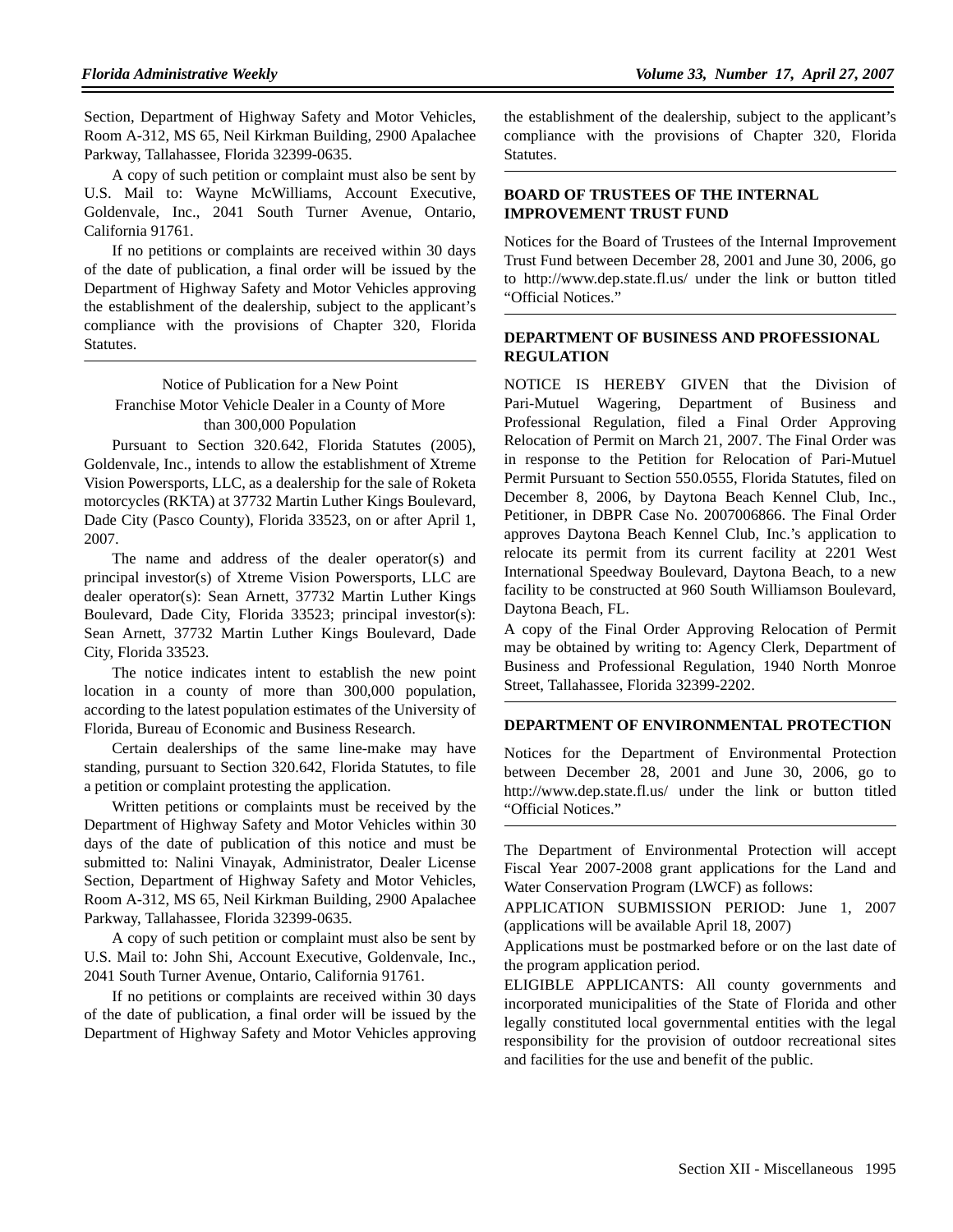MAXIMUM GRANT REQUEST: The maximum grant request may not exceed \$200,000.00. An applicant's requested grant funds may be revised by the Department due to the availability of program funds. Available program funds for Fiscal Year 2006-2008 are estimated at 1.2 million.

APPLICATION INFORMATION: FRDAP application packets may be obtained from the Department of Environmental Protection, Division of Recreation and Parks, Office of Information and Recreation Services, Mail Station #585, 3900 Commonwealth Boulevard, Tallahassee, Florida 32399-3000; (850)245-2501, Suncom: 205-2501, Fax: (850)245-3038, Fax Suncom: 205-3038, Email: Leylani.Velez@dep.state.fl.us Website: http://www.dep.state.fl.us/parks/oirs

PROGRAM DESCRIPTION: LWCF is a competitive grant program which provides financial assistance to local governmental entities for development or acquisition of land for public outdoor recreational purposes.

Pursuant to the Americans With Disabilities Act, any person requiring special accommodations to participate in this meeting/workshop/hearing is asked to advise the agency at least 5 days before the meeting/workshop/hearing by calling the Bureau of Personnel Services at (850)245-2511, or by calling 1(800)955-8771 (TDD) or 1(800)955-8770 (Voice) via the Florida Relay Service.

The Department of Environmental Protection (Department) gives notice of its intent to issue a variance (File No. 0095520-007-EV, OGC No. 07-0550) to Mosaic Fertilizer, L.L.C., Post Office Box 2000, Mulberry, Florida 33860-1100, under Sections 373.414(17) and 403.201(1)(a), Florida Statutes (F.S.), from the provisions of Rule 62-302.530, Florida Administrative Code (F.A.C), which provides minimum standards for dissolved oxygen levels in surface waters. This variance will apply to dissolved oxygen levels in the hypolimnion (the deepest layer) in the reclaimed pit impoundments proposed in the Conceptual Reclamation Plan (MOS-WC-CPD) and Wetland Resource/Environmental Resource Permit modification no. 0095520-006.

The Department's file on this matter is available for public inspection during normal business hours, 8:00 a.m. to 5:00 p.m., Monday through Friday, except legal holidays, at the Florida Department of Environmental Protection, Bureau of Mine Reclamation, 2051 East Dirac Drive, Tallahassee, Florida 32310-3760, (850)488-8217.

On November 15, 2004, Mosaic Fertilizer, L.L.C. applied for a conceptual reclamation plan modification (MOS-WC-CPD) for the Wingate Creek Mine. On August 5, 2005, a Wetland Resource/Environmental Resource permit modification (application No. 0095520-006) was received. The post reclamation plan proposed for the application area includes two (2) pit impoundments totaling approximately 193.8 acres to be created in areas previously mined for phosphate. On February 2, 2007, Mosaic Fertilizer, L.L.C.

submitted a petition for a variance, under Sections 373.414(17) and 403.201(1)(a), Florida Statutes (F.S.), from the provisions of subsection 62-302.530(31), F.A.C., which provides minimum standards for dissolved oxygen levels in surface waters.

The dissolved oxygen levels in the hypolimnion of the pit impoundments are expected to drop below the mandatory minimum of 5.0 mg/l at times. Stratification and the associated reduction of dissolved oxygen in the hypolimnion are natural phenomena in deep-water bodies, especially during warmer parts of the year. This condition is well documented in the limnological literature and recognized in Section 373.414(6)(a), F.S., which states, "The Legislature recognizes that some mining activities that may occur in waters of the state must leave a deep pit as part of the reclamation. Such deep pits may not meet the established water quality standard for dissolved oxygen below the surficial layers. Where such mining activities otherwise meet the permitting criteria contained in this section, such activities may be eligible for a variance from the established water quality standard for dissolved oxygen within the lower layers of the reclaimed pit."

The low dissolved oxygen levels in the hypolimnion of the pit impoundments are not expected to result in any on-site or off-site impacts. Oxygen levels in the upper layers of the pit impoundments are expected to meet the requirements of Rule 62-302.530, F.A.C., and be adequate to support healthy fish populations. Existing pit impoundments on lands previously mined for phosphate support healthy populations of fish. Several reclaimed pit impoundments are currently being managed by the Florida Fish and Wildlife Conservation Commission to provide the public recreational fishing opportunities. Once reclamation is completed, the pit impoundments will be connected to reclaimed and/or preserved wetlands and streams. Water exiting these pit impoundments is expected to meet the requirements for dissolved oxygen and other water quality criteria of Rule 62-302.530, F.A.C. The water will exit from the upper surface of the pit impoundments and will flow through shallow conveyances that will provide further aeration.

There is no practicable means known or available to achieve the required dissolved oxygen levels within the hypolimnion in the reclaimed pit impoundments. Therefore, the Department intends to issue a variance pursuant to Section 403.201(1)(a), F.S., for dissolved oxygen within the hypolimnion in the reclaimed pit impoundments.

Wingate Creek Mine is located in Manatee County, Sections 19, 20, 21, 28, 29, 30 and 31, Township 34 South, Range 22 East and Sections 1 and 6, Township 35 South, Range 22 East. Wetlands and waters of the state proposed to be impacted are associated with Johnson Creek and Wingate Creek, a tributary to the Myakka River, all Class III waters, designated to support the recreation, propagation and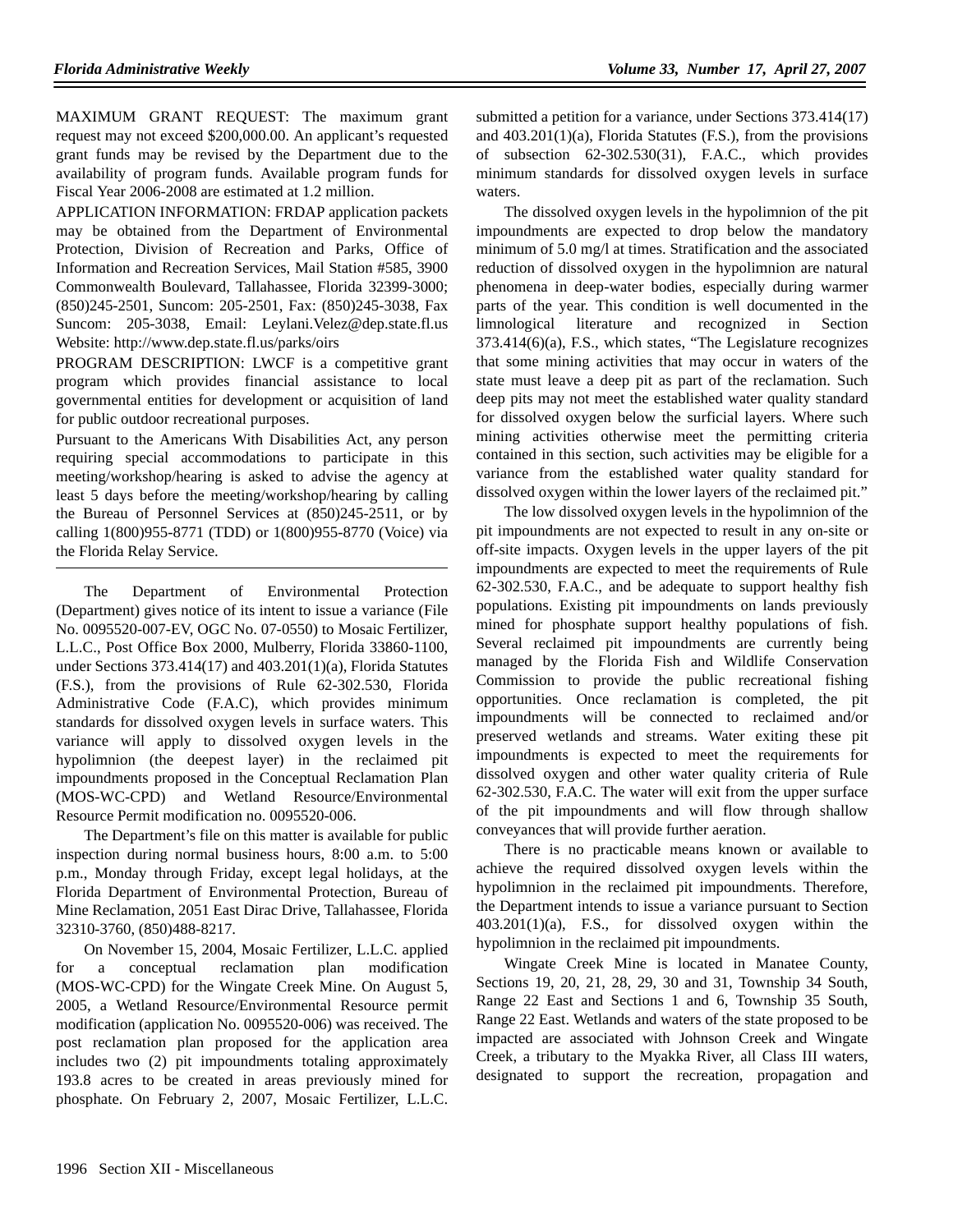maintenance of a healthy, well-balanced population of fish and wildlife. Additionally, the mine is upstream of the Beker Tract, a designated Outstanding Florida Water.

Under this intent to issue, this variance is hereby granted subject to the applicant's compliance with any requirement in this intent to publish notice of this intent in a newspaper of general circulation and to provide proof of such publication in accordance with Section 50.051, Florida Statutes. This action is final and effective on the date filed with the Clerk of the Department unless a sufficient petition for an administrative hearing is timely filed under Sections 120.569 and 120.57, Florida Statutes as provided below. If a sufficient petition for an administrative hearing is timely filed, this intent to issue automatically becomes only proposed agency action on the application, subject to the result of the administrative review process. Therefore, on the filing of a timely and sufficient petition, this action will not be final and effective until further order of the Department. When proof of publication is provided, if required by this intent, and if a sufficient petition is not timely filed, the variance will be issued as a ministerial action. Because an administrative hearing may result in the reversal or substantial modification of this action, the applicant is advised not to commence construction or other activities until the deadlines noted below for filing a petition for an administrative hearing or request for an extension of time have expired and until the variance has been executed and delivered. Mediation is not available.

A person whose substantial interests are affected by the Department's action may petition for an administrative proceeding (hearing) under Sections 120.569 and 120.57, Florida Statutes. The petition must contain the information set forth below and must be filed (received by the clerk) in the Office of General Counsel of the Department at 3900 Commonwealth Boulevard, Mail Station 35, Tallahassee, Florida 32399-3000.

Under subsection 62-110.106(4), Florida Administrative Code, a person whose substantial interests are affected by the Department's action may also request an extension of time to file a petition for an administrative hearing. The Department may, for good cause shown, grant the request for an extension of time. Requests for extension of time must be filed with the Office of General Counsel of the Department at 3900 Commonwealth Boulevard, Mail Station 35, Tallahassee, Florida 32399-3000, before the applicable deadline. A timely request for extension of time shall toll the running of the time period for filing a petition until the request is acted upon. If a request is filed late, the Department may still grant it upon a motion by the requesting party showing that the failure to file a request for an extension of time before the deadline was the result of excusable neglect.

If a timely and sufficient petition for an administrative hearing is filed, other persons whose substantial interests will be affected by the outcome of the administrative process have the right to petition to intervene in the proceeding. Intervention will be permitted only at the discretion of the presiding officer upon the filing of a motion in compliance with Rule 28-106.205, Florida Administrative Code.

In accordance with Section 373.414(17) and 403.201, F.S., petitions for an administrative hearing by the applicant must be filed within 14 days of receipt of this written notice. Petitions filed by any persons other than the applicant, and other than those entitled to written notice under Section 120.60(3), Florida Statutes, must be filed within 14 days of publication of the notice or within 14 days of receipt of the written notice, whichever occurs first. Under Section 120.60(3), Florida Statutes, however, any person who has asked the Department for notice of agency action may file a petition within 14 days of receipt of such notice, regardless of the date of publication.

The petitioner shall mail a copy of the petition to the applicant at the address indicated above at the time of filing. The failure of any person to file a petition for an administrative hearing within the appropriate time period shall constitute a waiver of that person's right to request an administrative determination (hearing) under Sections 120.569 and 120.57, Florida Statutes.

A petition that disputes the material facts on which the Department's action is based must contain the following information:

(a) The name and address of each agency affected and each agency's file or identification number, if known;

(b) The name, address, and telephone number of the petitioner; the name, address, and telephone number of the petitioner's representative, if any, which shall be the address for service purposes during the course of the proceeding; and an explanation of how the petitioner's substantial interests are or will be affected by the agency determination;

(c) A statement of when and how the petitioner received notice of the agency decision;

(d) A statement of all disputed issues of material fact. If there are none, the petition must so indicate;

(e) A concise statement of the ultimate facts alleged, including the specific facts that the petitioner contends warrant reversal or modification of the agency's proposed action;

(f) A statement of the specific rules or statutes that the petitioner contends require reversal or modification of the agency's proposed action; and

(g) A statement of the relief sought by the petitioner, stating precisely the action that the petitioner wishes the agency to take with respect to the agency's proposed action.

A petition that does not dispute the material facts on which the Department's action is based shall state that no such facts are in dispute and otherwise shall contain the same information as set forth above, as required by Rule 28-106.301, Florida Administrative Code. Under Sections 120.569(2)(c) and (d),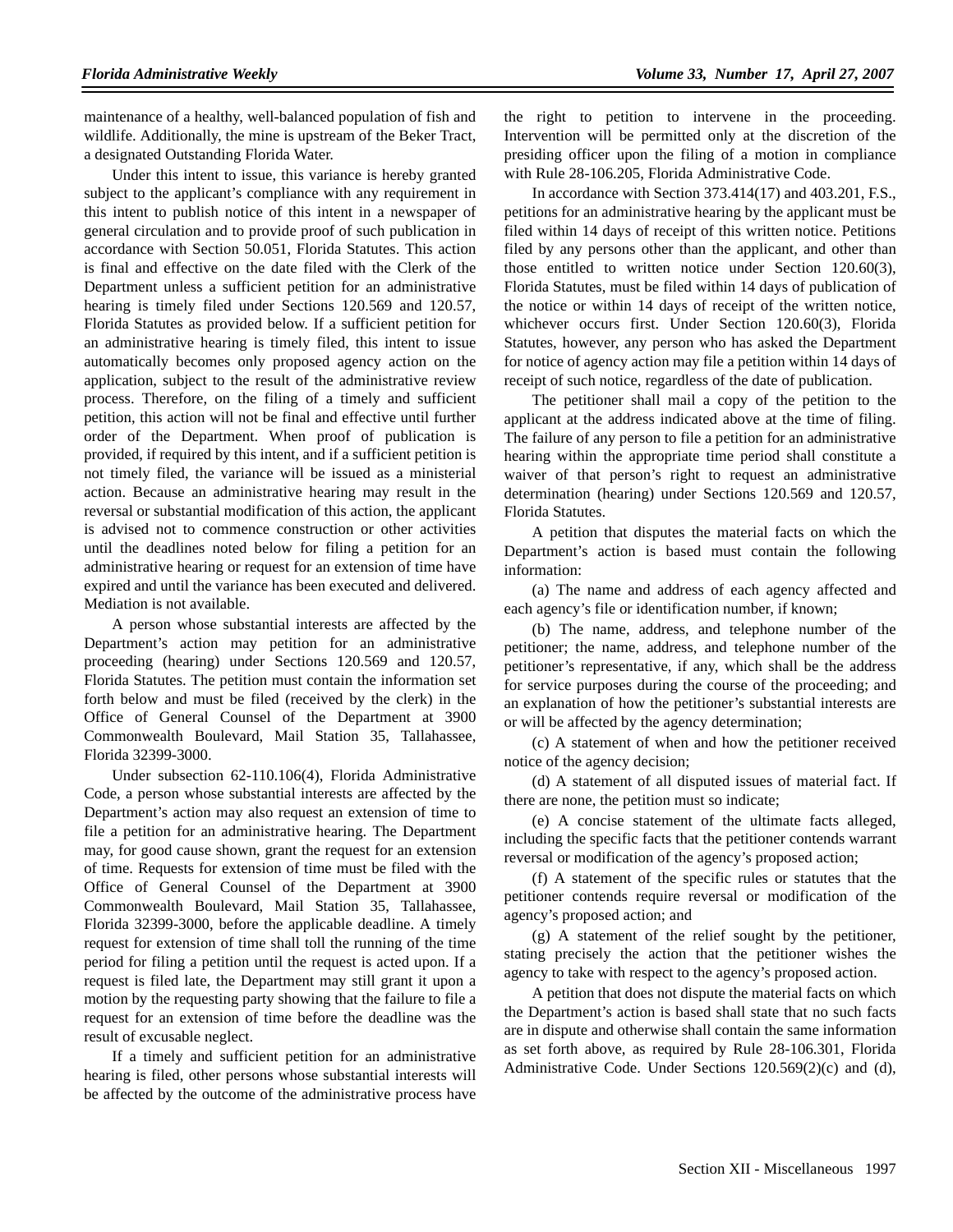Florida Statutes, a petition for administrative hearing must be dismissed by the agency if the petition does not substantially comply with the above requirements or is untimely filed.

This intent to issue a variance constitutes an order of the Department. Subject to the provisions of Section 120.68(7)(a), Florida Statutes, which may require a remand for an administrative hearing, the applicant has the right to seek judicial review of the order under Section 120.68, Florida Statutes, by the filing of a notice of appeal under rule 9.110 of the Florida Rules of Appellate Procedure with: the Clerk, Department in the Office of General Counsel, 3900 Commonwealth Boulevard, Mail Station 35, Tallahassee, Florida 32399-3000; and by filing a copy of the notice of appeal accompanied by the applicable filing fees with the appropriate district court of appeal. The notice of appeal must be filed within 30 days from the date when the order is filed with the Clerk of the Department.

# NOTICE OF AVAILABILITY FLORIDA CATEGORICAL EXCLUSION NOTICE

The Department of Environmental Protection has determined that Jasper's proposed project for the construction of wastewater facilities improvements will not have a significant adverse affect on the environment. The total project cost is estimated at \$325,000. The project is expected to qualify for a Small Community Wastewater Grant composed of federal and state matching funds.

A full copy of the Florida Categorical Exclusion Notice can be obtained by writing to: Jim Plexico, Bureau of Water Facilities Funding, Department of Environmental Protection, 2600 Blair Stone Road, MS #3505, Tallahassee, Florida 32399-2400 or by calling (850)245-8367.

# Florida State Clearing House

The state is coordinating reviews of federal activities and federally funded projects as required by Section 403.061(40), F.S. A list of projects, comment deadlines and the address for providing comments are available at: http://appprod.dep.state. fl.us/clearinghouse/

For information, call (850)245-2161. This public notice fulfills the requirements of 15 CFR 930.

# **DEPARTMENT OF HEALTH**

On April 13, 2007, Ana M. Viamonte Ros, M.D., M.P.H., Secretary of the Department of Health, issued an Order of Emergency Suspension with regard to the license of Patricia Mathieu, R.N., license number RN 9251627. This Emergency Suspension Order was predicated upon the Secretary's findings of an immediate and serious danger to the public health, safety and welfare pursuant to Sections 456.073(8) and 120.60(6),

Florida Statutes. The Secretary determined that this summary procedure was fair under the circumstances, in that there was no other method available to adequately protect the public.

On April 13, 2007, Ana M. Viamonte Ros, M.D., M.P.H., Secretary of the Department of Health, issued an Order of Emergency Suspension with regard to the license of Mary Theresa McKay, R.N., license number RN 3194672. This Emergency Suspension Order was predicated upon the Secretary's findings of an immediate and serious danger to the public health, safety and welfare pursuant to Sections 456.073(8), and 120.60(6), Florida Statutes. The Secretary determined that this summary procedure was fair under the circumstances, in that there was no other method available to adequately protect the public.

# **DEPARTMENT OF FINANCIAL SERVICES**

# DIVISION OF TREASURY BUREAU OF COLLATERAL MANAGEMENT PUBLIC DEPOSITS SECTION

\*\*\*\*\*\*\*\*\*\*\*\*\*\*\*\*\*\*\*\*\*\*\*\*\*\*\*\*\*\*\*\*\*\*\*\*\*\*\*\*\*\*\*\*\*\*\*\*\*\*

FOR PUBLIC DEPOSITORS TO RECEIVE THE PROTECTION FROM LOSS PROVIDED IN CHAPTER 280, FLORIDA STATUTES, THEY SHALL COMPLY WITH THE FOLLOWING ON EACH PUBLIC DEPOSIT ACCOUNT IN ADDITION TO ANY OTHER REQUIREMENTS SPECIFIED IN CHAPTER 280: (1) EXECUTE THE PUBLIC DEPOSIT IDENTIFICATION AND ACKNOWLEDGMENT FORM DFS-J1-1295 WITH THE QUALIFIED PUBLIC DEPOSITORY (QPD), MAINTAIN IT AS A VALUABLE RECORD, AND CONFIRM THE ACCOUNT ANNUALLY; (2) EXECUTE A REPLACEMENT FORM DFS-J1-1295 WHEN THERE IS A MERGER, ACQUISITION, NAME CHANGE, OR OTHER EVENT WHICH CHANGES THE ACCOUNT NAME, ACCOUNT NUMBER, OR NAME OF THE QPD.

THE FOLLOWING QPDS ARE AUTHORIZED TO HOLD PUBLIC DEPOSITS. THEY ARE LISTED UNDER THE STATE OF HOME OFFICE LOCATION. I**NSTITUTIONS MARKED WITH AN ASTERISK HAVE LIMITED THE AMOUNT OF PUBLIC DEPOSITS THEY WILL ADMINISTER AND ARE NOT ACCEPTING NEW PUBLIC DEPOSIT ACCOUNTS.** DEPOSITORIES HAVING A DATE BESIDE THEIR NAME ARE IN THE PROCESS OF WITHDRAWING FROM THE PROGRAM AND SHALL NOT RECEIVE OR RETAIN PUBLIC DEPOSITS AFTER THE DATE SHOWN. THEY MAY, HOWEVER, HAVE CERTAIN OBLIGATIONS TO THE PROGRAM AFTER THAT DATE WITH WHICH THEY MUST COMPLY BEFORE CONCLUDING THE WITHDRAWAL PROCESS.

\*\*\*\*\*\*\*\*\*\*\*\*\*\*\*\*\*\*\*\*\*\*\*\*\*\*\*\*\*\*\*\*\*\*\*\*\*\*\*\*\*\*\*\*\*\*\*\*\*\*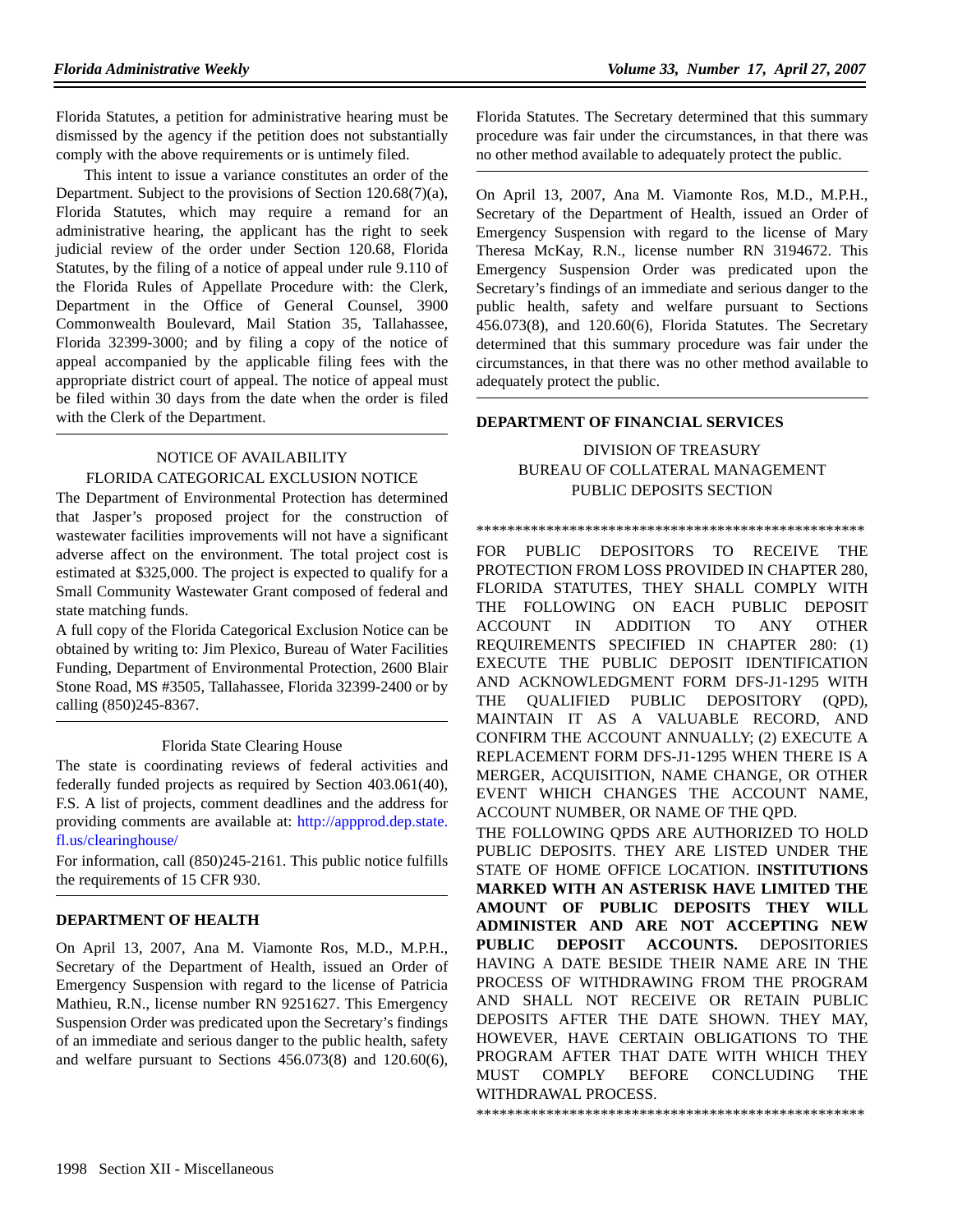#### **ALABAMA**

**ATMORE** UNITED BANK

**BIRMINGHAM** COMPASS BANK REGIONS BANK SUPERIOR BANK

**MONTGOMERY** COLONIAL BANK, N.A.

#### **FLORIDA**

**APALACHICOLA** COASTAL COMMUNITY BANK

**ARCADIA** FIRST STATE BANK OF ARCADIA

**AVENTURA** TURNBERRY BANK

**BARTOW** CITRUS & CHEMICAL BANK COMMUNITY NATIONAL BANK AT BARTOW

**BELLE GLADE** BANK OF BELLE GLADE

**BOCA RATON** FIRST SOUTHERN BANK FIRST UNITED BANK PARADISE BANK SUN AMERICAN BANK

**BONIFAY** BANK OF BONIFAY

**BRADENTON** COAST BANK OF FLORIDA FIRST AMERICA BANK FLAGSHIP NATIONAL BANK

**BRANDON** PLATINUM BANK

**BROOKSVILLE** HERNANDO COUNTY BANK **CAPE CORAL** RIVERSIDE BANK OF THE GULF COAST

**CARRABELLE** GULF STATE COMMUNITY BANK

**CASSELBERRY** R-G CROWN BANK

**CHIEFLAND** DRUMMOND COMMUNITY BANK

**CLEWISTON** FIRST BANK OF CLEWISTON OLDE CYPRESS COMMUNITY BANK

**COCOA BEACH** SUNRISE BANK

**CORAL GABLES** BANKUNITED, F.S.B. COMMERCEBANK, N.A. GIBRALTAR PRIVATE BANK & TRUST COMPANY INTERNATIONAL BANK OF MIAMI, N.A.

**CRAWFORDVILLE** WAKULLA BANK

**CRESTVIEW** FIRST NATIONAL BANK OF CRESTVIEW

**CRYSTAL RIVER** CRYSTAL RIVER BANK

**DADE CITY** FIRST NATIONAL BANK OF PASCO

**DANIA BEACH** COMMUNITY BANK OF BROWARD

**DAVIE** REGENT BANK

**DUNNELLON** DUNNELLON STATE BANK

**ENGLEWOOD** ENGLEWOOD BANK PENINSULA BANK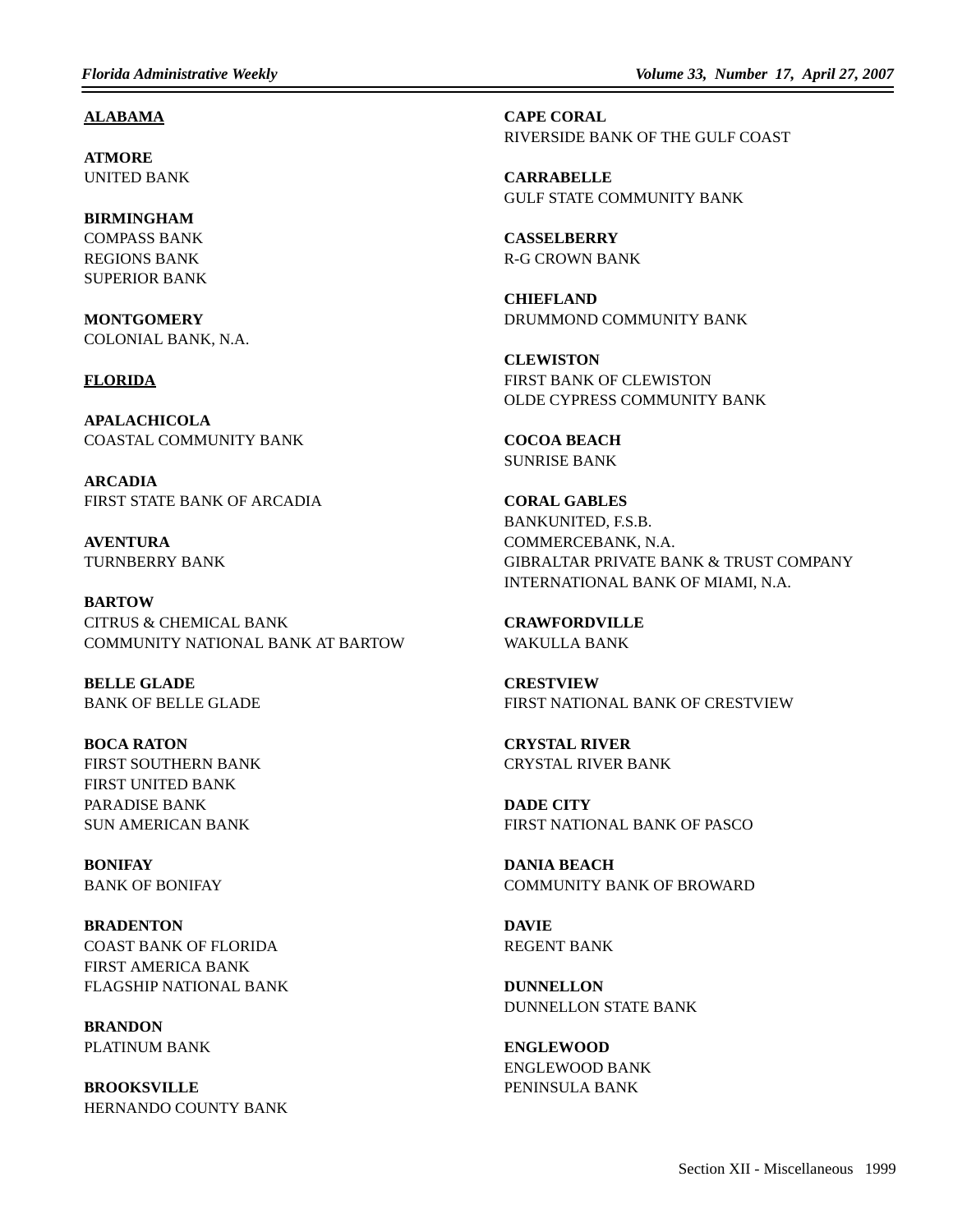**FERNANDINA BEACH** FIRST COAST COMMUNITY BANK FIRST NATIONAL BANK OF NASSAU COUNTY

**FORT LAUDERDALE** BANKATLANTIC EQUITABLE BANK LANDMARK BANK, N.A.

**FORT MYERS** EDISON NATIONAL BANK FLORIDA GULF BANK IRONSTONE BANK

**FORT PIERCE** RIVERSIDE NATIONAL BANK OF FLORIDA

**FORT WALTON BEACH** BEACH COMMUNITY BANK FIRST CITY BANK OF FLORIDA FIRST NATIONAL BANK & TRUST

**FROSTPROOF** CITIZENS BANK & TRUST

**GAINESVILLE** FLORIDA CITIZENS BANK MERCHANTS & SOUTHERN BANK MILLENNIUM BANK

**GRACEVILLE** BANK OF JACKSON COUNTY PEOPLES BANK OF GRACEVILLE

**HALLANDALE** DESJARDINS BANK, N.A.

**HOMESTEAD** COMMUNITY BANK OF FLORIDA FIRST NATIONAL BANK OF SOUTH FLORIDA

**HOMOSASSA** HOMOSASSA SPRINGS BANK

**IMMOKALEE** FLORIDA COMMUNITY BANK

**INDIANTOWN** FIRST BANK AND TRUST COMPANY OF INDIANTOWN **INVERNESS** BANK OF INVERNESS

**JACKSONVILLE** CNLBANK, FIRST COAST EVERBANK

**JACKSONVILLE BEACH** OCEANSIDE BANK

**KEY LARGO** TIB BANK

**KEY WEST** FIRST STATE BANK OF THE FLORIDA KEYS

**KISSIMMEE** CENTERSTATE BANK CENTRAL FLORIDA, N.A.

**LAKE CITY** COLUMBIA BANK PEOPLES STATE BANK

**LAKELAND** COMMUNITY SOUTHERN BANK

**LANTANA** STERLING BANK

**LEESBURG** CENTERSTATE BANK MID FLORIDA

**LIVE OAK** FIRST FEDERAL SAVINGS BANK OF FLORIDA

**LONGWOOD** \*ORLANDO NATIONAL BANK

**MADISON** MADISON COUNTY COMMUNITY BANK

**MARATHON** MARINE BANK

**MARIANNA** FIRST CAPITAL BANK

**MAYO** LAFAYETTE STATE BANK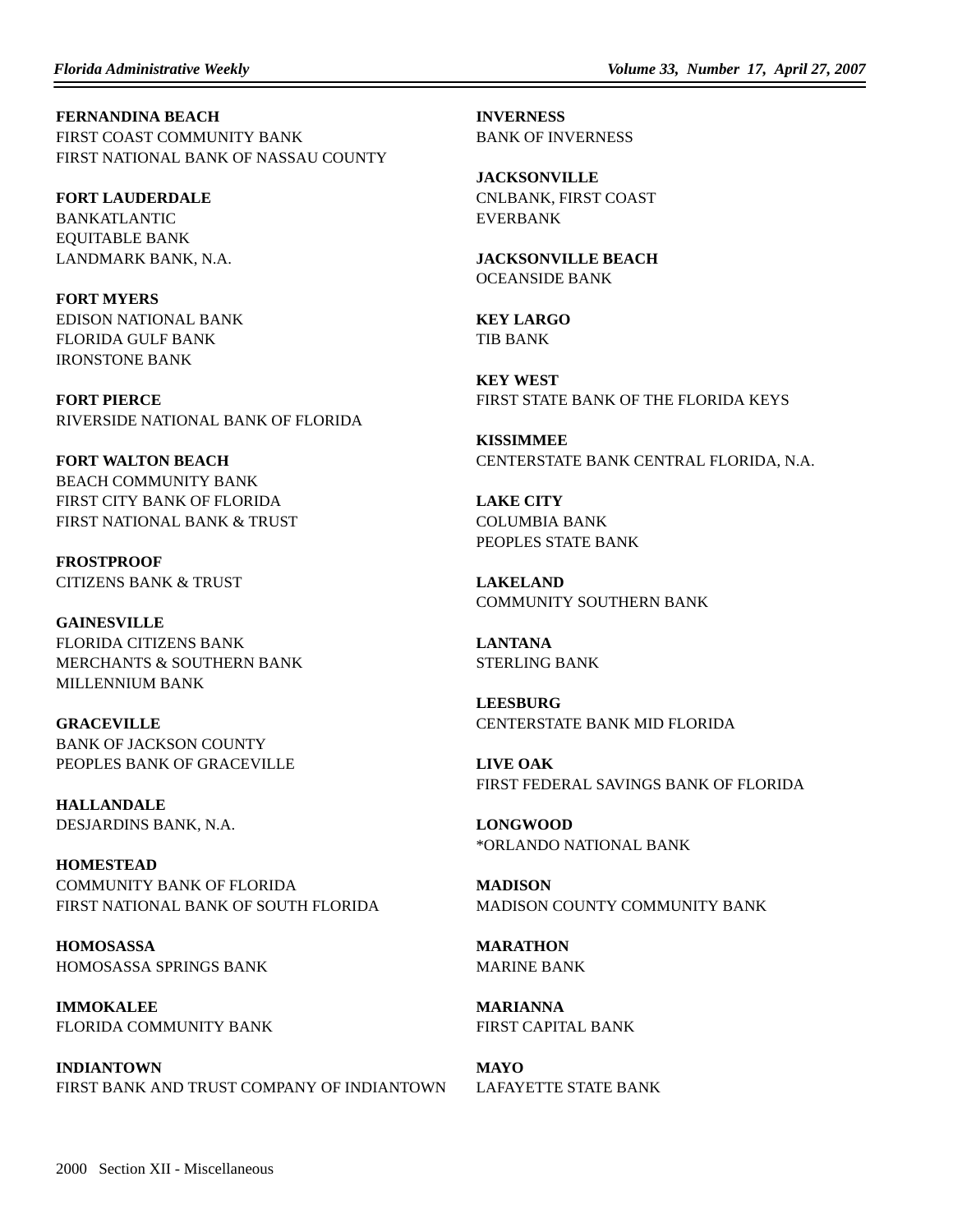**MIAMI**

BAC FLORIDA BANK CITY NATIONAL BANK OF FLORIDA COCONUT GROVE BANK COMMERCIAL BANK OF FLORIDA CONTINENTAL NATIONAL BANK OF MIAMI EAGLE NATIONAL BANK OF MIAMI EASTERN NATIONAL BANK ESPIRITO SANTO BANK EXECUTIVE NATIONAL BANK GREAT FLORIDA BANK INTERAMERICAN BANK, F.S.B. MELLON UNITED NATIONAL BANK METRO BANK OF DADE COUNTY NORTHERN TRUST, N.A. OCEAN BANK SUNSTATE BANK TOTALBANK TRANSATLANTIC BANK U.S. CENTURY BANK

**MILTON** FIRST NATIONAL BANK OF FLORIDA

**MONTICELLO** FARMERS & MERCHANTS BANK

**MOUNT DORA** FIRST NATIONAL BANK OF MOUNT DORA FLORIDA CHOICE BANK

**NAPLES** BANK OF NAPLES COMMUNITY BANK OF NAPLES, N.A. ORION BANK PARTNERS BANK

**NEW SMYRNA BEACH** FRIENDS BANK

**NICEVILLE** PEOPLES NATIONAL BANK

**NORTH LAUDERDALE** SECURITY BANK, N.A.

**NORTH PALM BEACH** ENTERPRISE NATIONAL BANK OF PALM BEACH **OAKLAND PARK** AMERICAN NATIONAL BANK

**OCALA** ALARION BANK COMMUNITY BANK & TRUST OF FLORIDA INDEPENDENT NATIONAL BANK

**ORANGE PARK** HERITAGE BANK OF NORTH FLORIDA

**ORLANDO** CNLBANK MERCANTILE BANK ORANGE BANK OF FLORIDA UNITED HERITAGE BANK

**ORMOND BEACH** CYPRESSCOQUINA BANK

**OVIEDO** CITIZENS BANK OF FLORIDA

**PALATKA** FIRST FEDERAL BANK OF NORTH FLORIDA PUTNAM STATE BANK

**PANAMA CITY** BAY BANK & TRUST COMPANY FIRST NATIONAL BANK NORTHWEST FLORIDA PEOPLES FIRST COMMUNITY BANK VISION BANK

**PENSACOLA** BANK OF PENSACOLA BANK OF THE SOUTH FIRST GULF BANK, N.A. GULF COAST COMMUNITY BANK

**PERRY** CITIZENS BANK OF PERRY

**PINELLAS PARK** FIRST COMMUNITY BANK OF AMERICA

**PORT CHARLOTTE** BUSEY BANK, N.A.

**PORT RICHEY** REPUBLIC BANK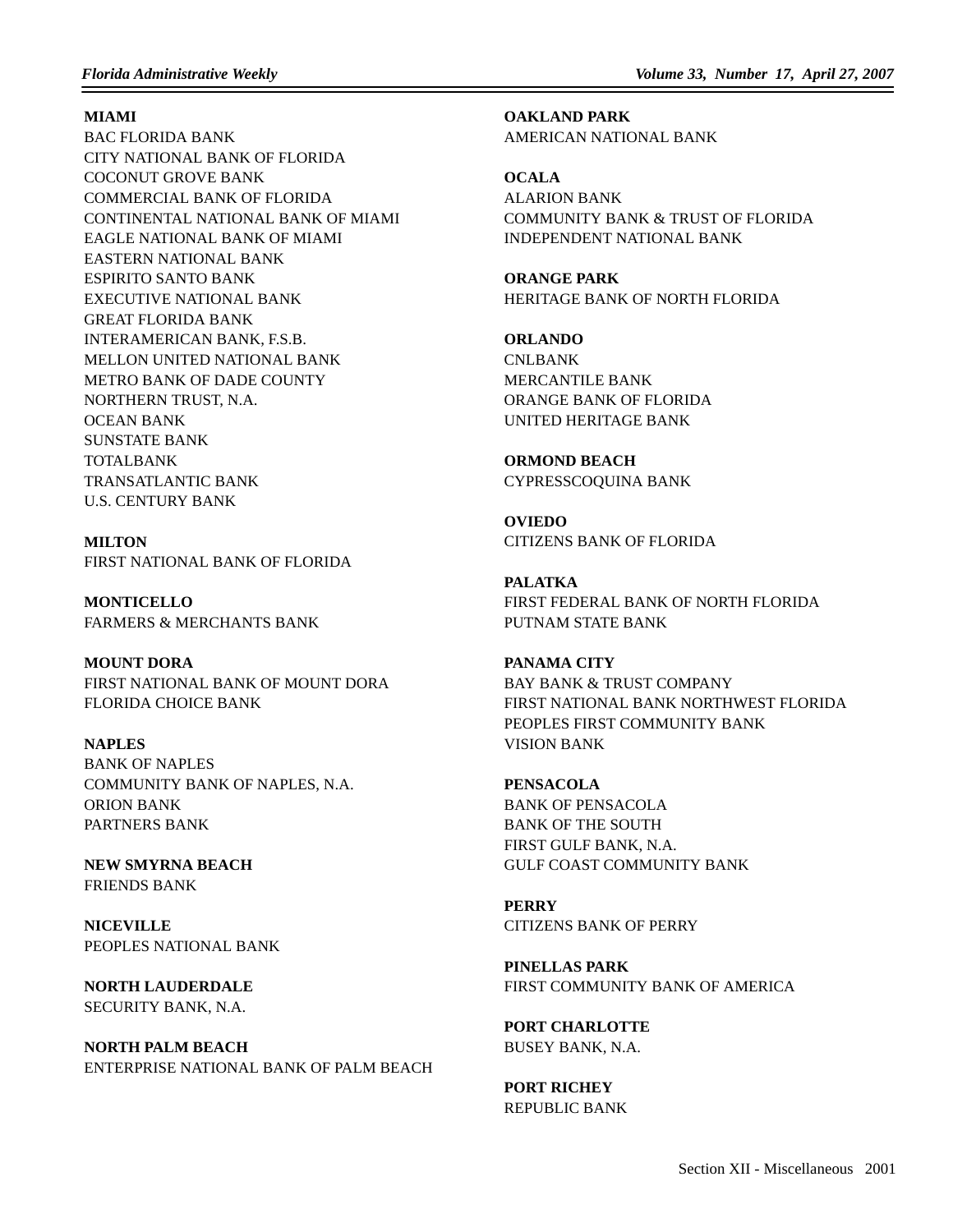**PORT ST. JOE** BAYSIDE SAVINGS BANK

**PORT ST. LUCIE** FIRST PEOPLES BANK

**ST. AUGUSTINE** BANK OF ST. AUGUSTINE PROSPERITY BANK

**ST. CLOUD** PUBLIC BANK

**ST. PETERSBURG** SYNOVUS BANK OF TAMPA BAY

**SANTA ROSA BEACH** BANKTRUST

**SARASOTA** PEOPLE'S COMMUNITY BANK OF THE WEST COAST

**SEBRING** HEARTLAND NATIONAL BANK HIGHLANDS INDEPENDENT BANK

**SOUTH MIAMI** FIRST NATIONAL BANK OF SOUTH MIAMI

**STARKE** COMMUNITY STATE BANK

**STUART** GULFSTREAM BUSINESS BANK SEACOAST NATIONAL BANK

**TALLAHASSEE** CAPITAL CITY BANK HANCOCK BANK OF FLORIDA PREMIER BANK TALLAHASSEE STATE BANK THE BANK OF TALLAHASSEE

**TAMPA** AMERICAN MOMENTUM BANK BANK OF ST. PETERSBURG FIRST CITRUS BANK

**THE VILLAGES** CITIZENS FIRST BANK **TRINITY** PATRIOT BANK

**UMATILLA** UNITED SOUTHERN BANK

**VALPARAISO** VANGUARD BANK & TRUST COMPANY

**VENICE** COMMUNITY NATIONAL BANK OF SARASOTA **COUNTY** THE BANK OF VENICE

**VERO BEACH** CITRUS BANK, N.A. INDIAN RIVER NATIONAL BANK

**WAUCHULA** FIRST NATIONAL BANK OF WAUCHULA WAUCHULA STATE BANK

**WEST PALM BEACH** FLAGLER BANK GRAND BANK & TRUST OF FLORIDA

**WILLISTON** PERKINS STATE BANK

**WINTER HAVEN** CENTERSTATE BANK OF FLORIDA, N.A.

**WINTER PARK** BANKFIRST RIVERSIDE BANK OF CENTRAL FLORIDA

**ZEPHYRHILLS** CENTERSTATE BANK WEST FLORIDA, N.A.

# **GEORGIA**

**ALBANY** HERITAGEBANK OF THE SOUTH

**ATLANTA** SUNTRUST BANK

**COLQUITT** PEOPLESSOUTH BANK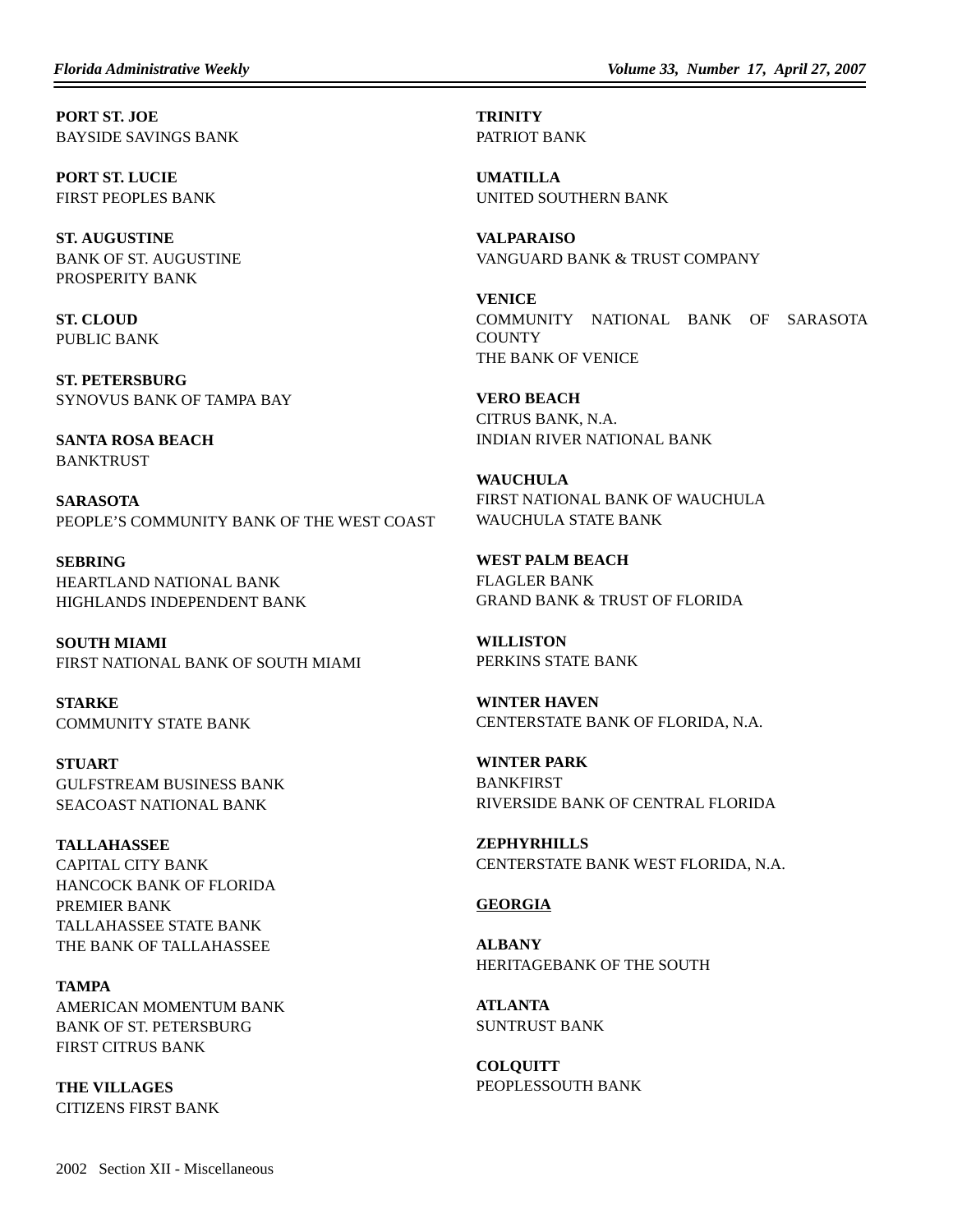*Florida Administrative Weekly Volume 33, Number 17, April 27, 2007*

**DARIEN** SOUTHEASTERN BANK

**MOULTRIE** AMERIS BANK

# **LOUISIANA**

**NEW ORLEANS** WHITNEY NATIONAL BANK

#### **MASSACHUSETTS**

**BOSTON** ONEUNITED BANK

# **MICHIGAN**

**GRAND RAPIDS** FIFTH THIRD BANK

#### **MISSISSIPPI**

**JACKSON** TRUSTMARK NATIONAL BANK

**TUPELO** BANCORPSOUTH BANK

# **NEVADA**

**LAS VEGAS** CITIBANK, N.A.

# **NEW YORK**

**NEW YORK CITY** BANCO POPULAR NORTH AMERICA INTERVEST NATIONAL BANK

#### **NORTH CAROLINA**

**CHARLOTTE** BANK OF AMERICA, N.A. WACHOVIA BANK, N.A.

**ROCKY MOUNT** RBC CENTURA BANK

**WINSTON-SALEM** BRANCH BANKING & TRUST COMPANY

# **OHIO**

**CLEVELAND** NATIONAL CITY BANK

**WILMINGTON** LIBERTY SAVINGS BANK, F.S.B.

# **PENNSYLVANIA**

**PHILADELPHIA** COMMERCE BANK, N.A.

# **TEXAS**

**HOUSTON** ENCORE BANK

# **WISCONSIN**

**MILWAUKEE** M&I MARSHALL & ILSLEY BANK

\*\*\*\*\*\*\*\*\*\*\*\*\*\*\*\*\*\*\*\*\*\*\*\*\*\*\*\*\*\*\*\*\*\*\*\*\*\*\*\*\*\*\*\*\*\*\*\*\*\*

THE FOLLOWING IS A LIST OF INSTITUTIONS THAT HAD A CHANGE SINCE THE LAST PUBLICATION OF THIS REPORT. \*\*\*\*\*\*\*\*\*\*\*\*\*\*\*\*\*\*\*\*\*\*\*\*\*\*\*\*\*\*\*\*\*\*\*\*\*\*\*\*\*\*\*\*\*\*\*\*\*\*

#### **AMERICAN BANKING COMPANY**

MOULTRIE, GEORGIA AMERICAN BANKING COMPANY HAS CHANGED ITS NAME TO AMERIS BANK.

#### **FIDELITY FEDERAL BANK & TRUST**

WEST PALM BEACH FIDELITY FEDERAL BANK & TRUST (WEST PALM BEACH) A QUALIFIED PUBLIC DEPOSITORY (QPD), WAS ACQUIRED BY NATIONAL CITY BANK (CLEVELAND, OHIO) ON APRIL 14, 2007. NATIONAL CITY BANK IS A NEW QPD AS A RESULT OF ITS ACQUISITION/MERGER OF HARBOR FEDERAL SAVINGS BANK ON MARCH 17, 2007 (SEE BELOW). NATIONAL CITY BANK HAS NOW COMPLETED THE PROPER PAPERWORK TO REMAIN AS A QPD IN THE FLORIDA PUBLIC DEPOSITS PROGRAM.